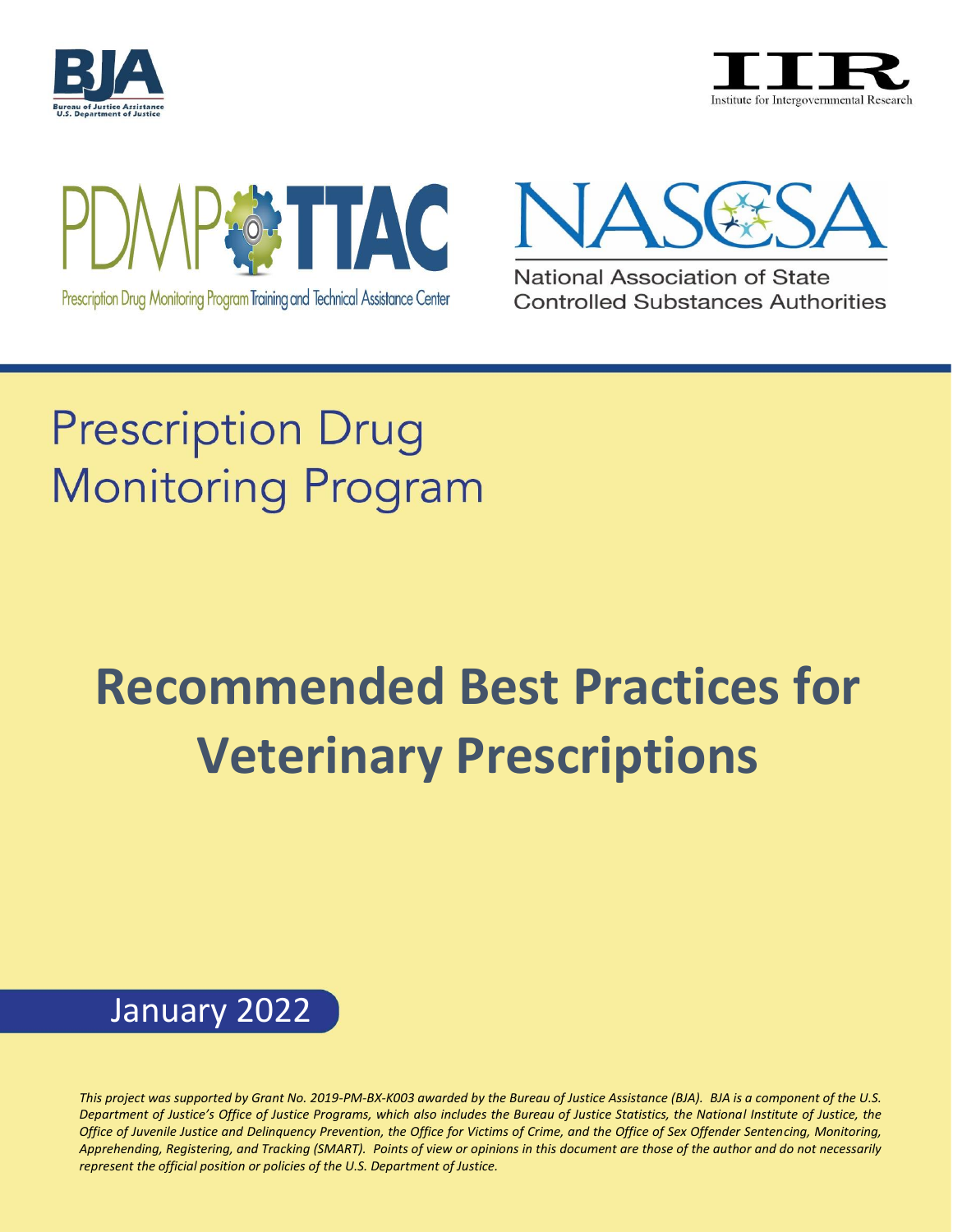Prescription drug monitoring programs (PDMPs), or prescription monitoring programs (PMPs), play a key role in the fight against prescription drug abuse, misuse, and diversion. PDMPssupport healthcare professionals, state officials, and law enforcement officers—by managing patients' care; identifying potential high-risk behaviors among patients, prescribers, and dispensers; and aiding drug investigations. Besides being a patient safety tool, PDMPs are increasingly being recognized for their contributions to the development of public health policies and collaborations. As a robust public safety and healthcare management tool, PDMPs give health professionals a patient's comprehensive prescription history of controlled substances and other monitored drugs. As a regulatory oversight tool, PDMPs collect information on the prescribing and dispensing history of practitioners to patients, providing a complete picture in an accurate, timely, and secure manner. PDMPs monitor the prescribing and dispensing of controlled substances by requiring pharmacies to report the dispensing of controlled substance prescriptions or other drugs of concern issued by prescribers. Some states also require any practitioner dispensing from their office to report to the PDMP.

Compared to other practitioners, the extent of diversion and abuse of opioids—and other controlled substance medications intended for animals—lacked significant research or documentation. Yet, surveys targeting veterinarians showed high potential for abuse. A 2014 Colorado online survey of veterinarians conducted around the issues of opioid misuse in veterinary settings identified the following respondent demographic:

- 64 percent of respondents were female
- 51 percent were working in a suburban environment
- 22 years average of professional veterinary experience
- 73 percent practiced in small animal care

The survey found that "13% of surveyed veterinarians knew that an animal owner had intentionally made an animal ill, injured an animal, or made an animal seem ill or injured to get opioid medications; 44% were aware of opioid abuse or misuse by either a client or a veterinary practice staff member; and 12% were aware of veterinary staff's opioid abuse and diversion." Furthermore, 73 percent of surveyed veterinarians reported either fair, poor, or absent training on opioid misuse or abuse from their veterinary medical school, and 64 percent admitted to not completing any continuing education on opioid prescribing best practices since beginning their practices.<sup>1</sup> As part of a study published in January 2021 regarding veterinarians, the researchers reviewed two surveys of veterinarians conducted by two states. The first was the Colorado survey mentioned above. The second, conducted by the Idaho Board of Veterinary Medicine, examined misuse of veterinary medications and found that "The respondents suspected 23% of animal owners misusing vet medicines on themselves, their children, or friends; they alleged that the most misused class of drugs was analgesics. Seventy-two percent answered YES to 'Have you ever been asked questions by human caregivers of animals you have treated about the use of veterinary medications in humans?' They identified healthcare workers (including veterinarians

<sup>&</sup>lt;sup>1</sup> Mason et al. Prescription Opioid Epidemic: Do Veterinarians Have a Dog in the Fight? AJPH September 2018, Vol 108, No. 9.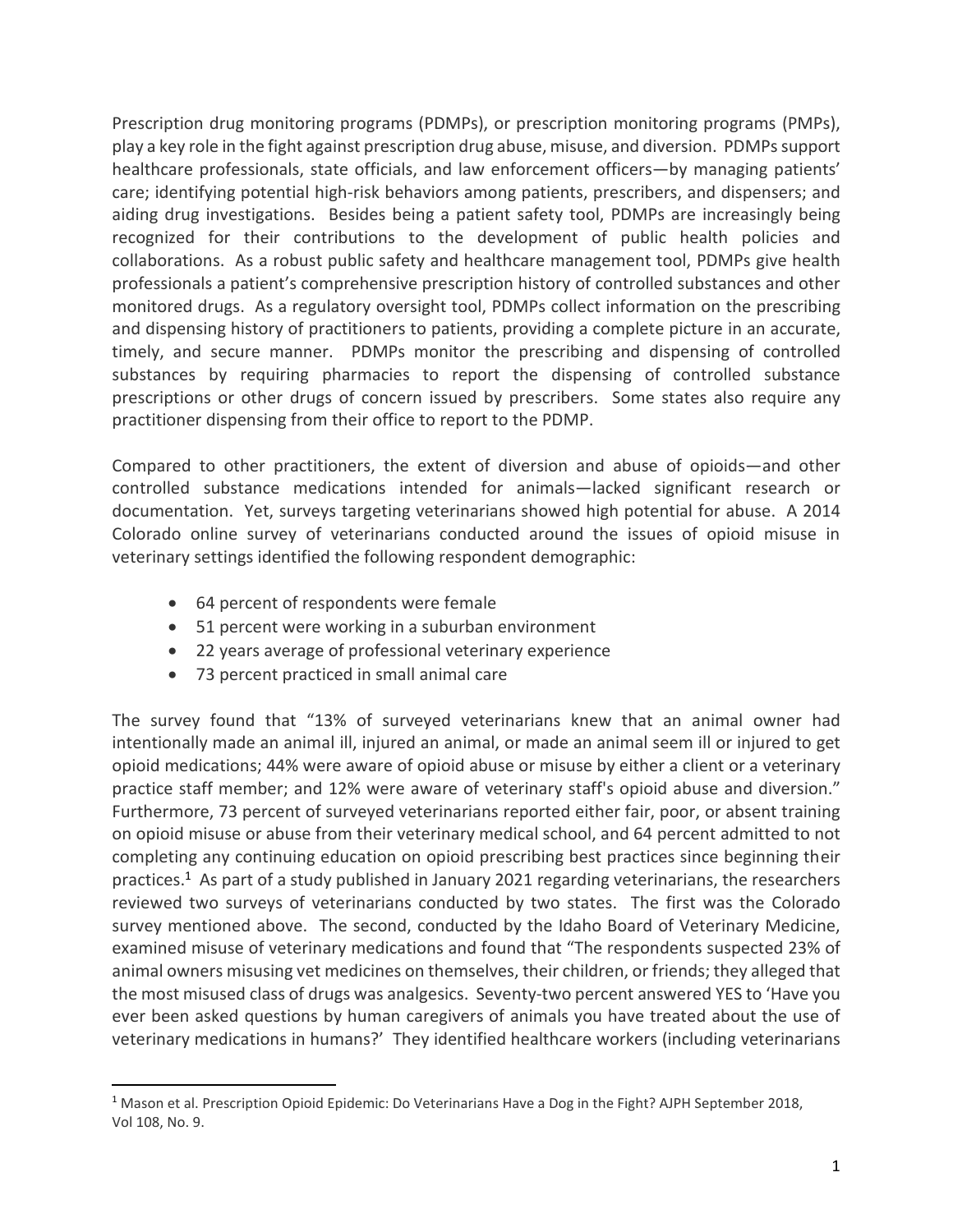and veterinarian staff), rural residents, those that lack health insurance, and those involved in animal racing and rodeo, as the most likely to misuse veterinary prescriptions. They also reflected that a self-sufficient attitude, low-cost, convenient availability, and the theory that veterinary medications are more potent than human medications are reasons pet owners misuse this way."<sup>2</sup>

There are differences in PDMP requirements for veterinarians compared to other prescribers and dispensers. The differences in laws and requirements highlight an ongoing discussion on whether veterinarians should comply with the same PDMP requirements as other practitioners or have separate requirements. Veterinarians are not always included as major stakeholders with PDMPs, even though most are Drug Enforcement Administration (DEA) registered practitioners who prescribe and dispense controlled substances in the practice of veterinary medicine. Requirements for veterinarians and veterinary prescriptions differ by state. What further concerns both healthcare and regulatory stakeholders is the fact that many of the controlled substances commonly prescribed or dispensed by veterinarians are the same asthose prescribed or dispensed for human patients. This includes controlled substances such as morphine, hydrocodone, buprenorphine, benzodiazepines, fentanyl, and barbiturates. While veterinarians' roles and responsibilities vary across states, federal controlled substances laws view the profession like that of any other prescriber.

Federal law requires certain legal entities to register with the DEA for specific controlled substances activities. The DEA requires manufacturers or distributors of controlled substances to register. Hospitals, clinics, and opioid treatment centers must also have a DEA registration. Included in the various DEA registered activities are practitioners and mid-level practitioners who dispense or prescribe controlled substances to their patients. These categories include, but are not limited to physicians, dentists, podiatrists, osteopathic physicians, physician assistants, nurse practitioners, and veterinarians.

PDMPs define a practitioner as a healthcare provider authorized by state and federal law to prescribe, dispense, and administer controlled substances under their state license and federal DEA registration. All 54 PDMPs define practitioners as physicians, dentists, osteopaths, and podiatrists. As for veterinarians, there are states that include veterinarians in the definition of practitioner and others that do not. This is also true when it comes to defining a dispenser. Most PDMPs include veterinarians in their definition of dispenser, but some states specifically exclude them even though many veterinarians dispense controlled substance medications directly to the animal owner.

While it is not uncommon for only one veterinarian within a clinical practice to possess a DEA registration number to write or dispense controlled drugs, other licensed medical professionals may use multiple DEA numbers as required by law. When practitioners issue a controlled substance prescription, state and federal laws require certain information to be on the prescription, including (but not limited to)—patient name, address, and the date of issuance. In

<sup>&</sup>lt;sup>2</sup> Anand A, Hosanagar A. Drug Misuse in the Veterinary Setting: An Under-recognized Avenue. Curr Psychiatry Rep. 2021 Jan 6;23(2):3. doi: 10.1007/s11920-020-01214-8. PMID: 33403403.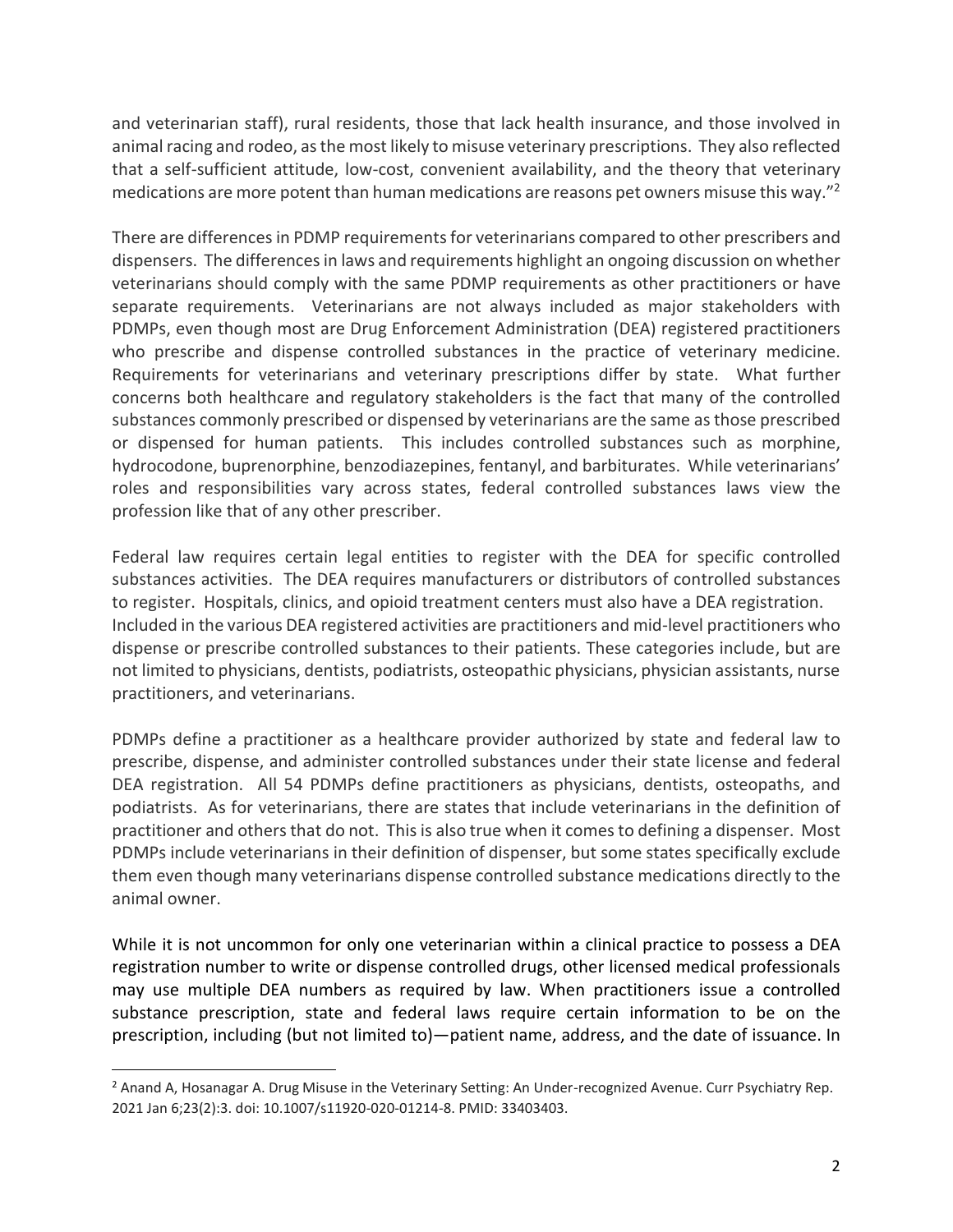some states, prescriptions issued by veterinarians must include not only the information required of other practitioners but also the species of the animal and the name of the animal and/or its owner. This additional information must be reported to the PDMP in states that require veterinarians to report dispensations. These and other nuances surrounding veterinarians can be challenging for PDMP programs in the collection and access to PDMP data.

In the first quarter of 2020, the PDMP Training and Technical Assistance Center (TTAC) convened a work group to examine the reporting and processing of veterinarian medication dispensations. The work group consisted of PDMP representatives from Maryland, Massachusetts, Nebraska, New Hampshire, and South Carolina. As a result of the efforts of this working group, PDMP TTAC published a Technical Assistance Guide (TAG) entitled "[Veterinary](https://www.pdmpassist.org/pdf/TAG_Veterinary_Best_Practices_20200710.pdf) Best Practices." The report examined the issues facing PDMPs as they relate to veterinarians and offered suggestions on how PDMPs may best address them.

In 2021, the National Association of State Controlled Substances Authorities (NASCSA) requested PDMP TTAC to reexamine and expand upon the issues surrounding veterinarians and work jointly to further explore and enhance the recommended practices of the 2020 "Veterinary Best Practices" TAG. PDMP TTAC and representatives of NASCSA's PMP Committee, comprised of PDMP administrators, held a series of work sessions on recommending best practices for veterinarians. This collaboration reiterated many of PDMP TTAC's initial recommendations and produced several new recommendations.

This report from the PDMP TTAC/NASCSA collaboration provides guidance surrounding veterinary prescription reporting. Due to state laws and policies, the group understands some states will exclude best practices not in alignment with legally acceptable practice. However, PDMPs should plan and implement these practices, as applicable, to standardize the collection and reporting of veterinary prescription data. This report examines the issues facing PDMPs as it relates to veterinarians and offers suggestions on how PDMPs may best address them. The suggestions are a consensus reached as result of the PDMP TTAC/NASCSA work group's efforts and is intended to:

- Show reporting issues of veterinary dispensing and prescribing.
- Find issues in displaying such data in PDMP reports and queries.
- Offer recommended best practices on techniques and policies for PDMPs.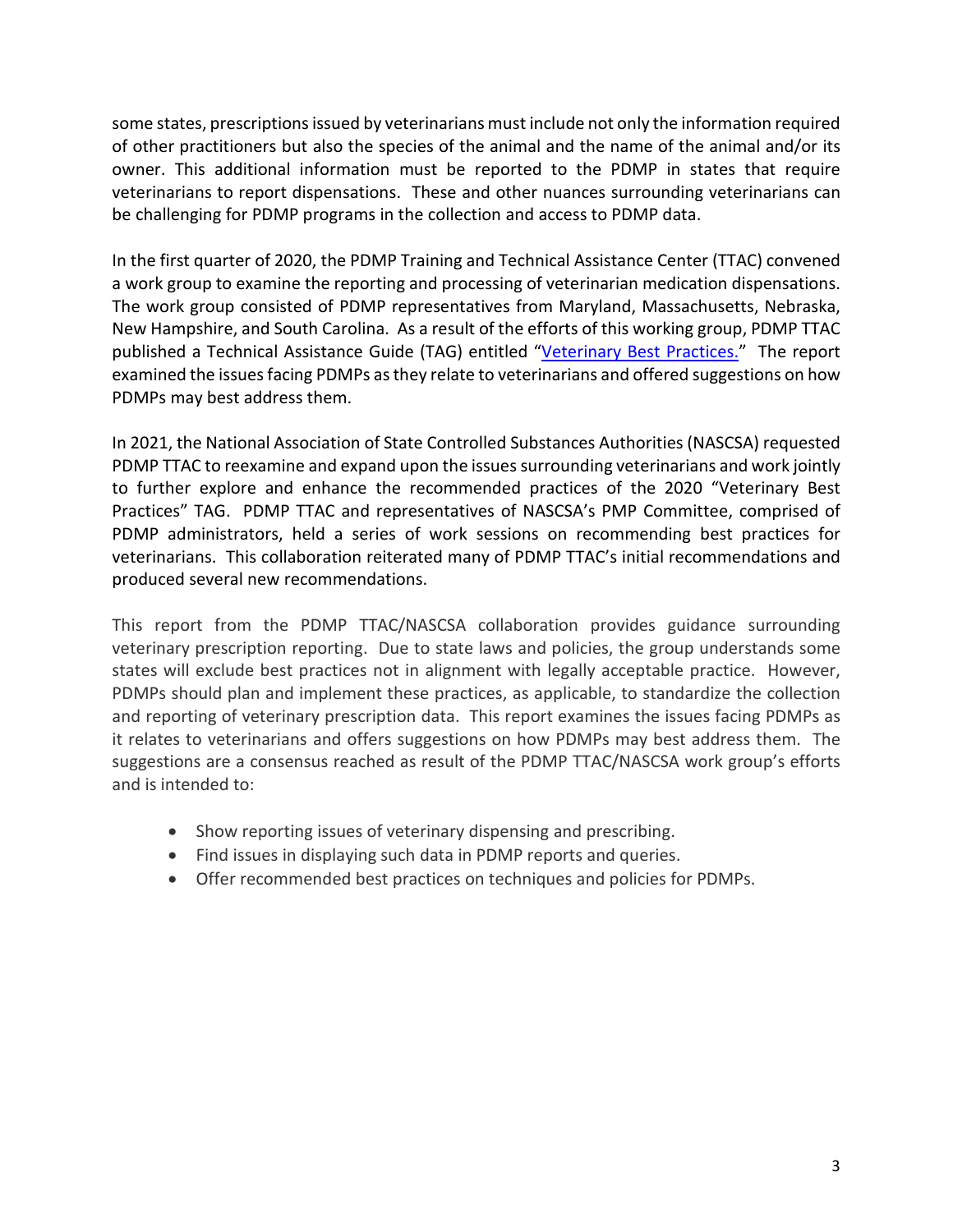#### <span id="page-4-0"></span>**RECOMMENDED BEST PRACTICES**

#### **HIGHLIGHTS**

- 1. Enact or change state legislation requiring the same frequency of reporting for both [dispensing practitioners and veterinarians.](#page-5-0)
- 2. [All veterinarians who dispense monitored drugs from their veterinary practice](#page-5-1) should [register and report those prescriptions to their](#page-5-1) respective state PDMP.
- 3. [Veterinary prescriptions should include the animal owner's](#page-6-0) or caretaker's identifying [information to be reported to PDMPs using the respective fields in the American](#page-6-0)  Society for [Automation in Pharmacy \(ASAP\)](#page-6-0) format.
- 4. [Veterinary software vendors should incorporate the ability to automate the reporting](#page-7-0)  [of ASAP files to PDMPs.](#page-7-0)
- 5. [Veterinary prescription records should include](#page-7-1) the prescriber's DEA registration [number if the monitored drug is a controlled substance or](#page-7-1) should include the prescriber's [State License number if the monitored drug is a non-controlled](#page-7-1)  [substance.](#page-7-1)
- 6. [Include all NDCs for veterinary medications in the PDMP NDC files.](#page-8-0)
- 7. [Allow veterinarians to register for the state PDMP within the state they hold a](#page-8-1)  [professional license to practice.](#page-8-1)
- 8. [Veterinarians should query their veterinary patient utilizing th](#page-9-0)e animal owner's first name, last name, and date of birth. [Veterinarians should utilize the identifying](#page-9-0)  [information of one owner for each animal patient, if possible.](#page-9-0)
- 9. [Allow veterinarians the authority to query PDMPs to review veterinary prescriptions](#page-9-1)  that were issued to their animal [patients. Allow practitioners and pharmacists, who](#page-9-1)  [treat human patients, the authority to query and review veterinary prescriptions that](#page-9-1)  [were issued for those animal](#page-9-1) patients.
- 10. [PDMPs should develop a method to identify prescriptions issued by veterinarians on](#page-10-0)  [the PDMP report \(e.g., animal icon\).](#page-10-0)
- 11. [Each state PDMP should determine how the incorporation of veterinary prescriptions](#page-10-1)  [in the patient PDMP report shall impact their unsolicited reporting.](#page-10-1)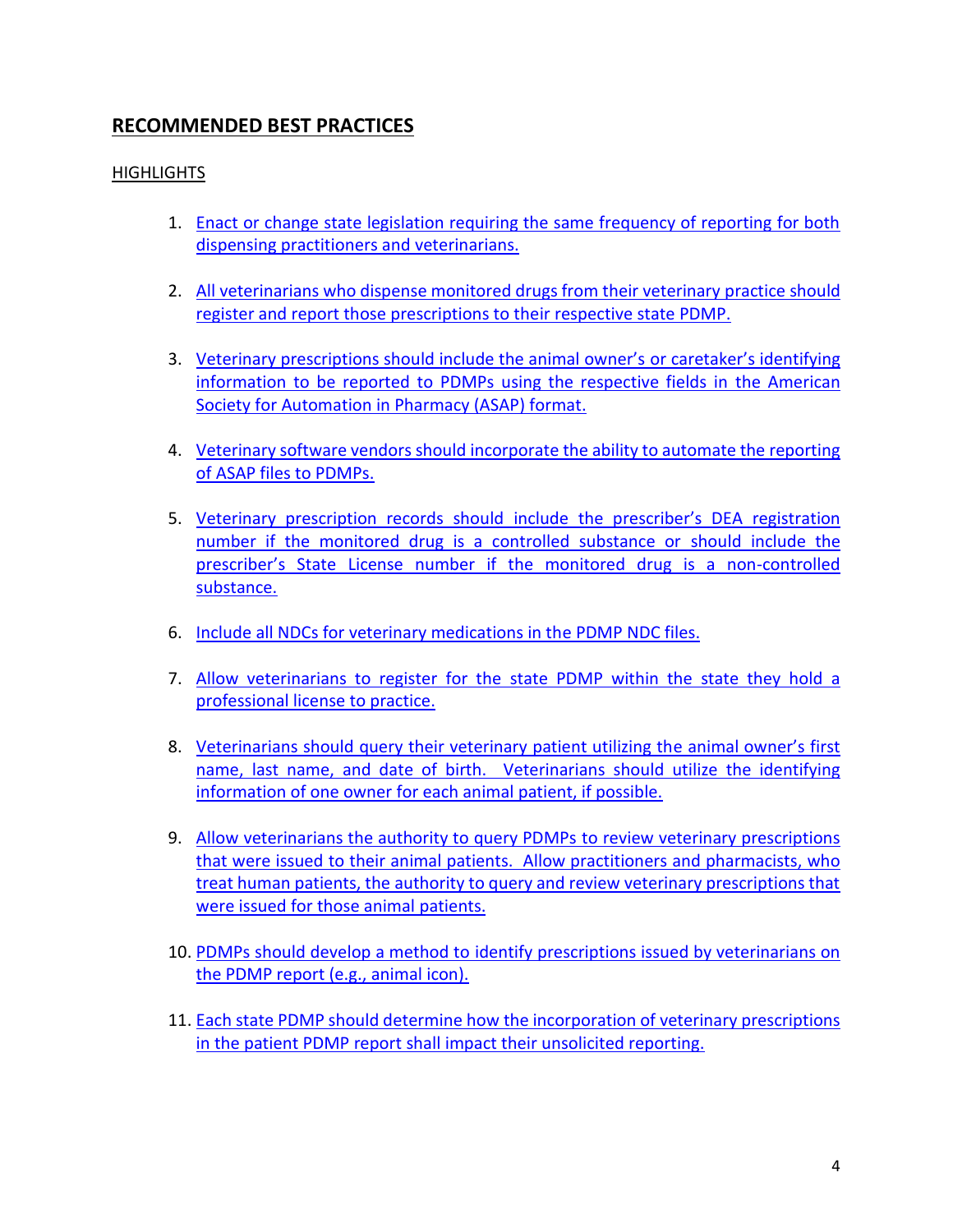- 12. [PDMP vendors should exclude veterinary prescriptions from solicited automated](#page-10-2)  [analytics by default and allow individual users to incorporate veterinary data based](#page-10-2)  [on the clinical judgement of the PDMP user.](#page-10-2)
- 13. [Veterinary offices should be treated like other PDMP data uploaders and included in](#page-11-0)  [PDMP reporting compliance audits .](#page-11-0)
- 14. PDMPs should collaborate with their [respective State Board of Veterinary Medicine](#page-12-0)  and professional associations [in creating educational presentations and/or materials](#page-12-0)  [outlining veterinary best practices, requirements for veterinarians, and resources for](#page-12-0)  [the reporting of veterinary dispensations. Furthermore, education for](#page-12-0) dispensing pharmacies should be made accessible [to ensure that the reporting of veterinary](#page-12-0)  [prescriptions is consistent with the reporting standards provided for veterinarians and](#page-12-0)  [veterinary clinics.](#page-12-0)

#### <span id="page-5-0"></span>**Reporting Frequency of Veterinary Prescriptions** [\(back to list\)](#page-4-0)

#### **Recommended Best Practice: Enact or modify state legislation requiring the same frequency of reporting for both dispensing practitioners and veterinarians.**

Fifty PDMPs require dispensing practitioners to report to the PDMP; 46 of those require reporting within 24 hours or next business day from the time they dispense the medications. Nineteen PDMPs require dispensing veterinarians to report to the PDMP; 13 of those require reporting within 24 hours or next business day from the time they dispense the medications. PDMPs have been changing their laws and policies to shorten the frequency during which they require dispensers to report prescription data to a PDMP. The primary reason is to ensure that providers have the most current data to improve clinical decision making. This reasoning can also apply to veterinarians.

#### <span id="page-5-1"></span>**Veterinarian Registration for Reporting Dispensations to their PDMP** [\(back to list\)](#page-4-0)

#### **Recommended Best Practice: All veterinarians who dispense monitored drugs from their veterinary practice should register and report those prescriptions to the respective state PDMP.**

The recommended best practice is to require all veterinarians who dispense monitored drugs from their veterinary practice to register and report those prescriptions to their respective state PDMP. Given that veterinarians are not eligible to obtain National Provider Identifier (NPI) numbers, reporting veterinary prescription dispensations will use either a DEA or State License number. For dispensations to be reported properly, many licensed veterinarians will need a DEA registration to comply with PDMP reporting requirements. A DEA registration is required for reporting of controlled substances. Where a DEA number is not required by law, the state professional license number may replace it.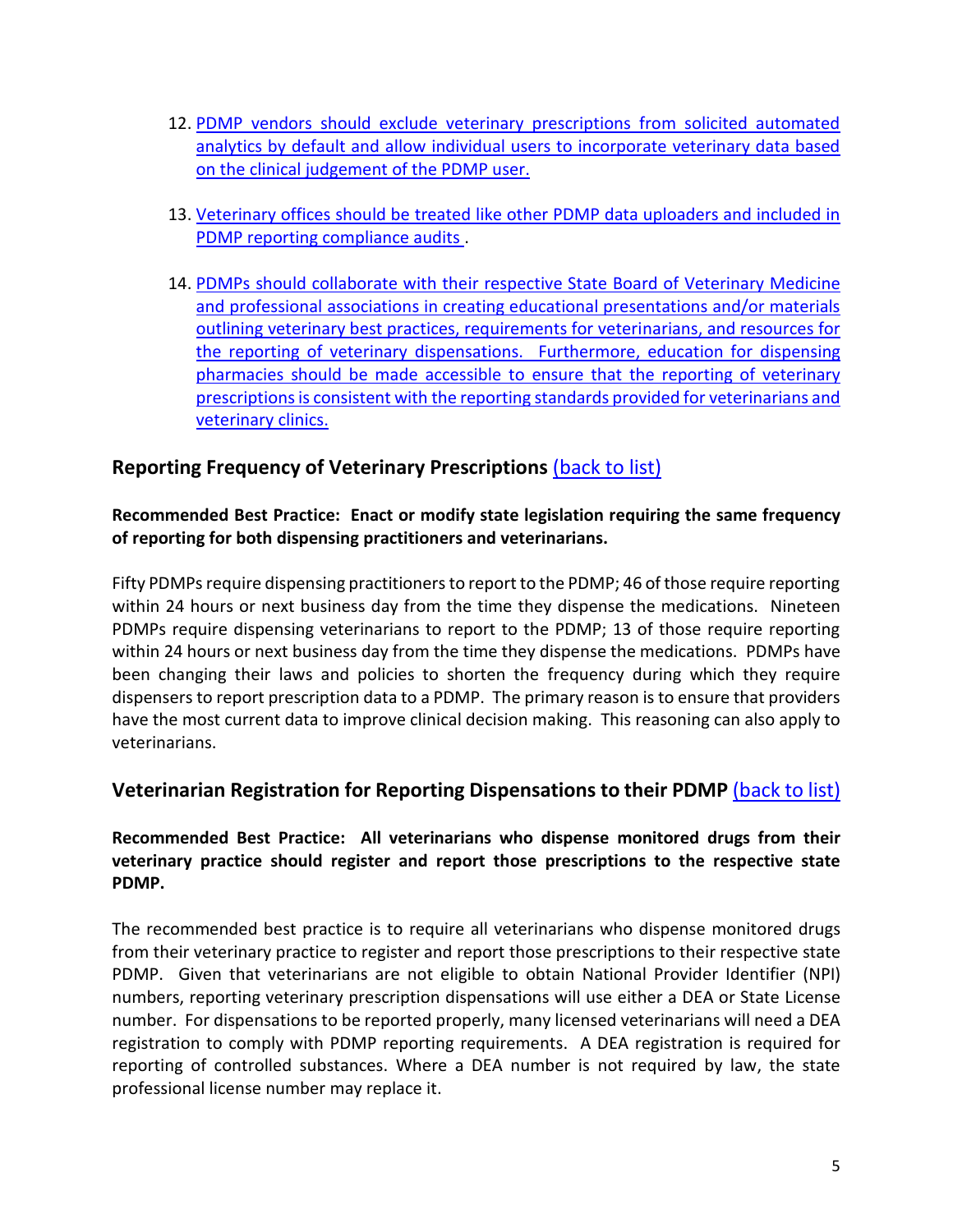#### <span id="page-6-0"></span>**Data Elements to Report for Veterinary Prescriptions** [\(back to list\)](#page-4-0)

**Recommended Best Practice: Veterinary prescriptions should include the animal owner's or caretaker's identifying information to be reported to PDMPs using the respective field in American Society for Automation in Pharmacy (ASAP) format. When the animal ownership is with a business entity, veterinary prescriptions should use the entity's identifying information regarding the specific animal—where appropriate—under reporting guidelines from ASAP.** 

Both state and federal statutes detail the data elements for veterinary prescriptions. Prescription records collected by PDMPs include dispensations for both human and veterinary patients. While they use a standard format for dispensers who submit dispensation data to PDMPs, variability still exists in how veterinary prescriptions are reported. Most states require veterinarians to include additional information not found on other practitioners' prescriptions. Along with the name and date of birth (DOB) of the owner, states may require veterinarians to include species; age; and in some states—the name of the animal; gender of the animal; and the animal's owner. Without this additional information, a pharmacy may not dispense the prescription.

Some confusion and misunderstanding exists among veterinarians and pharmacists regarding what information to include on a prescription. Besides uncertainty caused by statutory language on whose name and information to list on the prescription, some veterinarians enter the age of the owner even when some states may require the animal's age. Another issue is that some owners do not know the age of the animal as they may have adopted the pet from an animal shelter or perhaps from another person, and veterinarians rarely collect the owner's DOB or gender. Since most PDMPs require the reporting of the owner's name, a common challenge faced by veterinarians is that an animal's owner can change from prescription to prescription. Additional confusion occurs when the animal may not have an owner (i.e., strays, animals at zoos, or animal shelters).

Federal law, Title 21 CFR §1306.05(a) shows that "All prescriptions for controlled substances shall be dated as of, and signed on, the day when issued and shall bear the full name and address of the patient, the drug name, strength, dosage form, quantity prescribed, directions for use, and the name, address and registration number of the practitioner." The difference is subtle, but it appears that federal law requires the name of the animal patient (not the owner) be listed on the prescription. However, in the Drug Enforcement Administration's Practitioner's Manual – Section V Valid Prescription Requirements, it indicates that "A prescription is an order for medication which is dispensed to or for an ultimate user." The definition of "ultimate user" is found in Title 21 United States Code (USC) Controlled Substances Act §802 (27): "The term "ultimate user" means a person who has lawfully obtained, and who possesses, a controlled substance for his own use or for the use of a member of his household or for an animal owned by him or by a member of his household." The definition of "person" is found in Title 21 USC Controlled Substance Act §1300.01: "Person includes any individual, corporation, government or governmental subdivision or agency, business trust, partnership, association or other legal entity." NASCSA's Model Prescription Monitoring Act 2021 defines "owner" as "... the owner,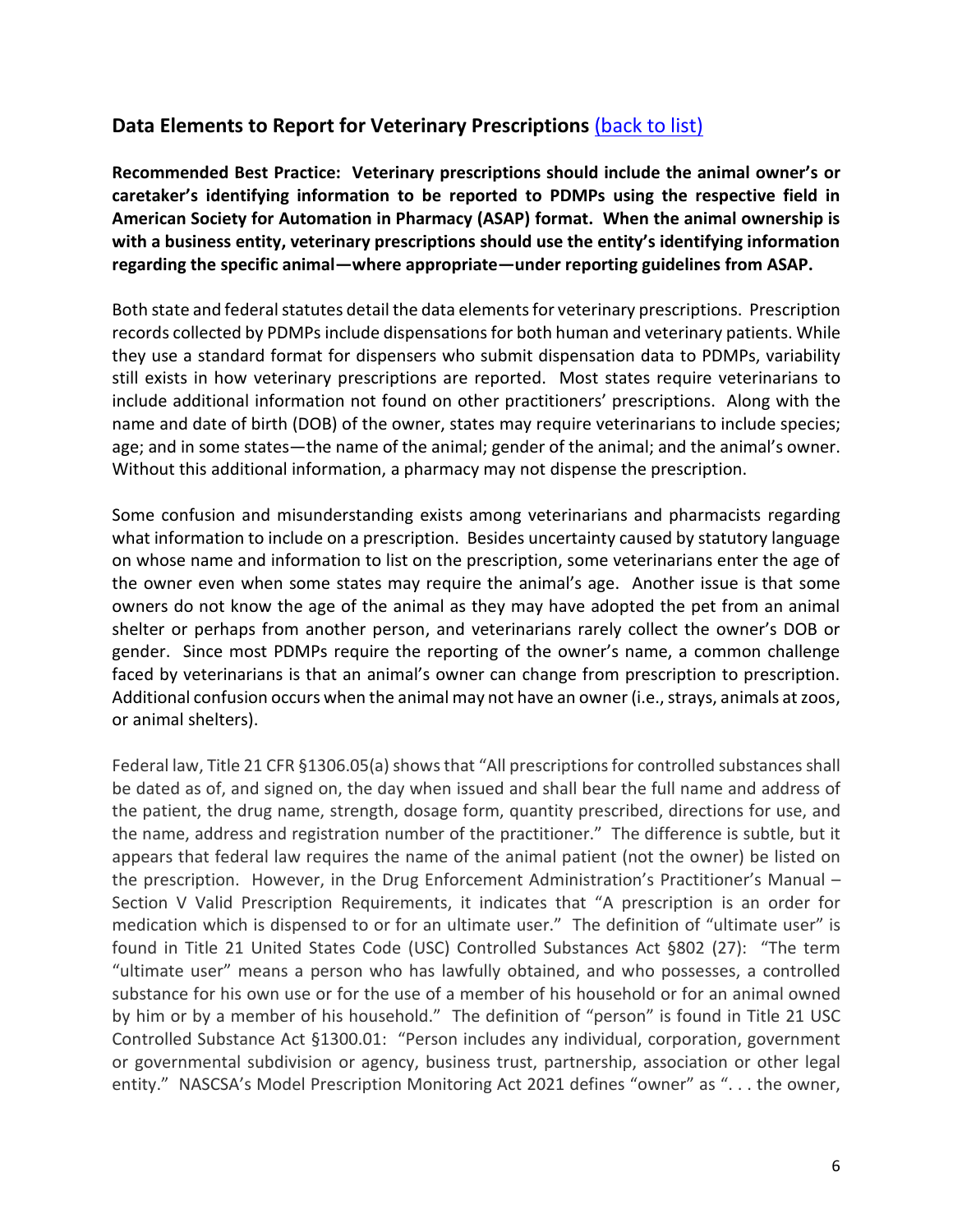client, or person who is responsible for the care of the animal or who arranges for the animal's veterinary care when the prescription is dispensed."

Therefore, the working group recommends the following when ownership is to a specific person or entity. See [Appendix](#page-13-0) A for detailed description of ASAP data elements.

#### **Use case one—Ownership by a single person (e.g., human)**

- PAT01 through PAT19, PAT21, and PAT22 populated with the animal owner's information
- PAT20 and PAT 23 populated with animal patient's information

#### **Use case two—Ownership by an entity (e.g., zoo, animal shelter, animal rescue organization)**

- PAT01 through PAT11, PAT17 through PAT19, and PAT21 through PAT22 populated with information from the person who is responsible for the care of the animal or who arranges for the animal's veterinary care
- PAT12 through PAT16 populated with the address of the entity where the animal resides (e.g., zoo, animal shelter)
- PAT20 and PAT 23 populated with the animal patient's information

#### <span id="page-7-0"></span>**ASAP Reporting Standard for Veterinary Prescriptions** [\(back to list\)](#page-4-0)

#### **Recommended Best Practice: Veterinary software vendors should incorporate the ability to automate the reporting of ASAP files to PDMPs.**

<span id="page-7-1"></span>Anecdotal reports from dispensing veterinarians reveal that the currently available veterinary software makes reporting the required data elements to the PDMP time consuming and difficult. These challenges are like those faced by pharmacies when PDMPs were first introduced. For some pharmacies, when PDMPs were adopted, there was a gradual progression in method of reporting—from reporting manually, to uploading a file, to automating the file via secure file transfer. Dispensing veterinarians may face similar challenges in adopting PDMP reporting into their workflow. Therefore, it is recommended that veterinary software vendors include in their software packages the ability to automate reporting to PDMPs in the ASAP format.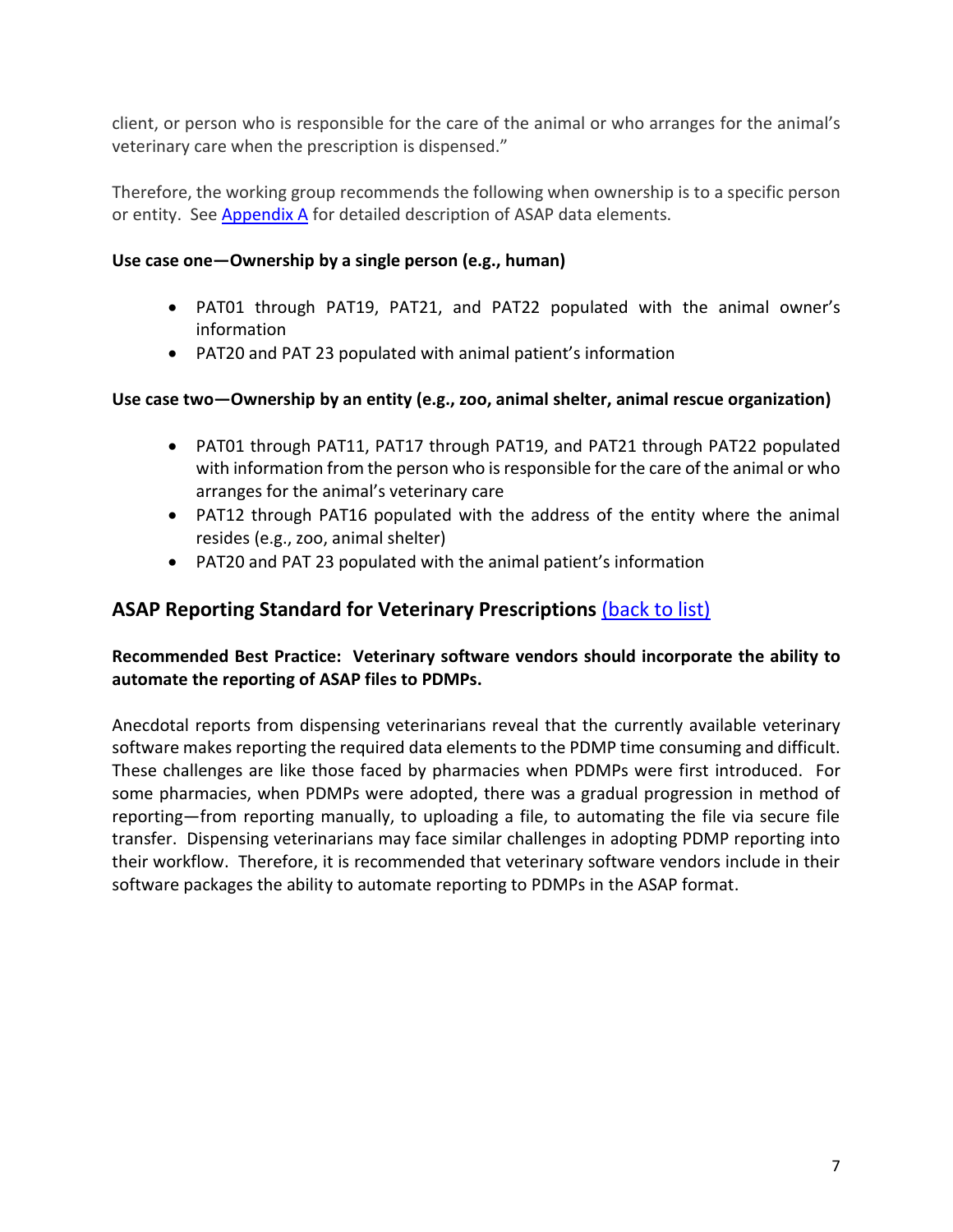#### **Reporting Veterinary Dispensations to the PDMP** [\(back to list\)](#page-4-0)

**Recommended Best Practice: Veterinary prescription records should include the prescriber's DEA registration number if the monitored drug is a controlled substance or the prescriber's State License number if the monitored drug is a non-controlled substance.**

When reporting a veterinary prescription dispensation to the PDMP, use the prescriber's DEA number (PRE02) if the monitored drug is a controlled substance. If the monitored drug is a noncontrolled substance and a drug that must be reported, use the prescriber's State License number (PRE04). The DEA and State License number are the only prescriber identifiers recommended. Veterinarians do not meet the regulatory definition of a "health care provider" as defined in 45 CFR §160.103 and are not eligible to obtain an NPI.

#### <span id="page-8-0"></span>**Inclusion of Veterinary Medications in PDMP National Drug Code (NDC) Files** [\(back to list\)](#page-4-0)

#### **Recommended Best Practice: Include all NDCs for veterinary medications in the PDMP NDC files.**

The recommended best practice is to include all NDCs for veterinary medications in the PDMP NDC files. Exclusion of these NDCs may cause incomplete patient reports because of errors generated during file uploads whereby there is no NDC match within the PDMP files. This may cause delays in dispensation data reporting, since submitted prescription records with errors rarely appear in PDMP reports until corrected. Since not all drug databases contain veterinary drugs and their respective NDCs, it is important for the PDMP vendor to use a database that contains this information.

Note: An exception includes the reporting of compounded medications. For compounded medications, the reporting party uses the NDC number for each individual ingredient in the compounded medication.

#### <span id="page-8-1"></span>**Mandatory PDMP Registration** [\(back to list\)](#page-4-0)

#### **Recommended Best Practice: Allow veterinarians to register for the state PDMP within the state they hold a professional license to practice.**

Results from the 2021 PDMP TTAC veterinarian survey and statutory review showed that there are 14 states that specifically include veterinarians within their mandatory registration provisions and 21 that exempt or exclude. Most states allow the registration of veterinarians to query the PDMP. The enrollment of veterinarians provides for timely review of dispensations by the animal owner and is a valuable tool, which may allow veterinarians to recognize unusual activity. As more states move to requiring veterinarians to report dispensations to PDMPs, veterinarians will recognize the value of the system. Veterinarian enrollment in the PDMP will occur on a voluntary or mandatory basis.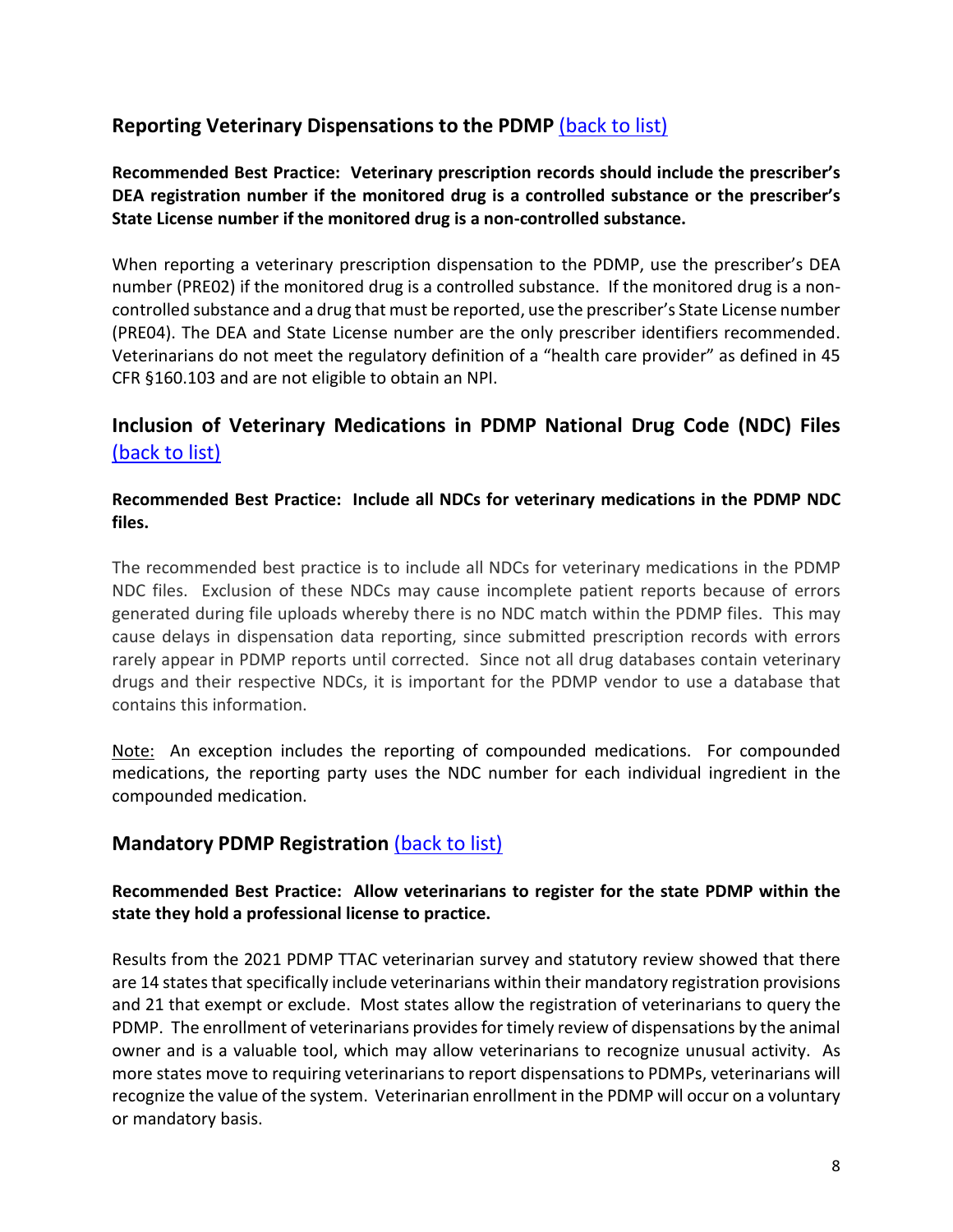#### <span id="page-9-0"></span>**Query Fields** [\(back to list\)](#page-4-0)

**Recommended Best Practice: Veterinarians should query their veterinary patient utilizing the animal owner's first name, last name, and date of birth. Veterinarians should utilize the identifying information of one owner for each animal patient, if possible.**

The recommended best practice regarding veterinarians querying a veterinary patient originates from the fact that the recommended reported fields are for the owner of the animal. Since the established best practice for veterinary prescriptions is to report the first name (PAT08), last name (PAT07), and date of birth (PAT18) of the animal owner—the veterinarian should perform the veterinary query with the animal owner's first name, last name, and date of birth. These query fields would also apply to registered pharmacists and healthcare practitioners of human patients who are querying the animal owner to determine both human and veterinary prescriptions dispensed to that recipient. Challenges may arise in situations where an animal patient has multiple owners, making it difficult to identify who is receiving the prescription and to query the appropriate owner. There is an inherent value of requiring PDMP data submitters to report all prescriptions for a specific animal under one owner's first name, last name, and date of birth.

Note that due to state laws and interpretation of HIPAA, the following states do not allow human prescriptions to appear on the patient activity report when a veterinarian queries an animal patient:

| Arkansas     | California     | Idaho          |
|--------------|----------------|----------------|
| Minnesota    | Nebraska       | North Carolina |
| North Dakota | South Carolina | Texas          |
| Virginia     | Wyoming        |                |

#### <span id="page-9-1"></span>**PDMP Access to Veterinary Prescriptions** [\(back to list\)](#page-4-0)

**Recommended Best Practice: Allow veterinarians the authority to query PDMPs to review veterinary prescriptions that were issued for their animal patients. Allow practitioners and pharmacists, who treat human patients, the authority to query and review veterinary prescriptions that were issued to their human patients.**

There was a fundamental agreement within the working group that the veterinary patient is not at risk for prescription misuse, but rather the human owner of the animal may be. To ensure healthcare providers are well-informed, there should be a mechanism in place that associates veterinary prescriptions with the human owner's PDMP profile. Linking veterinary and human PDMP profiles provides healthcare practitioners with a comprehensive view of all medications contained within the shared household. Results from the 2021 PDMP TTAC veterinarian survey and statutory review showed that 20 PDMPs—because of law, regulation, or policy—do not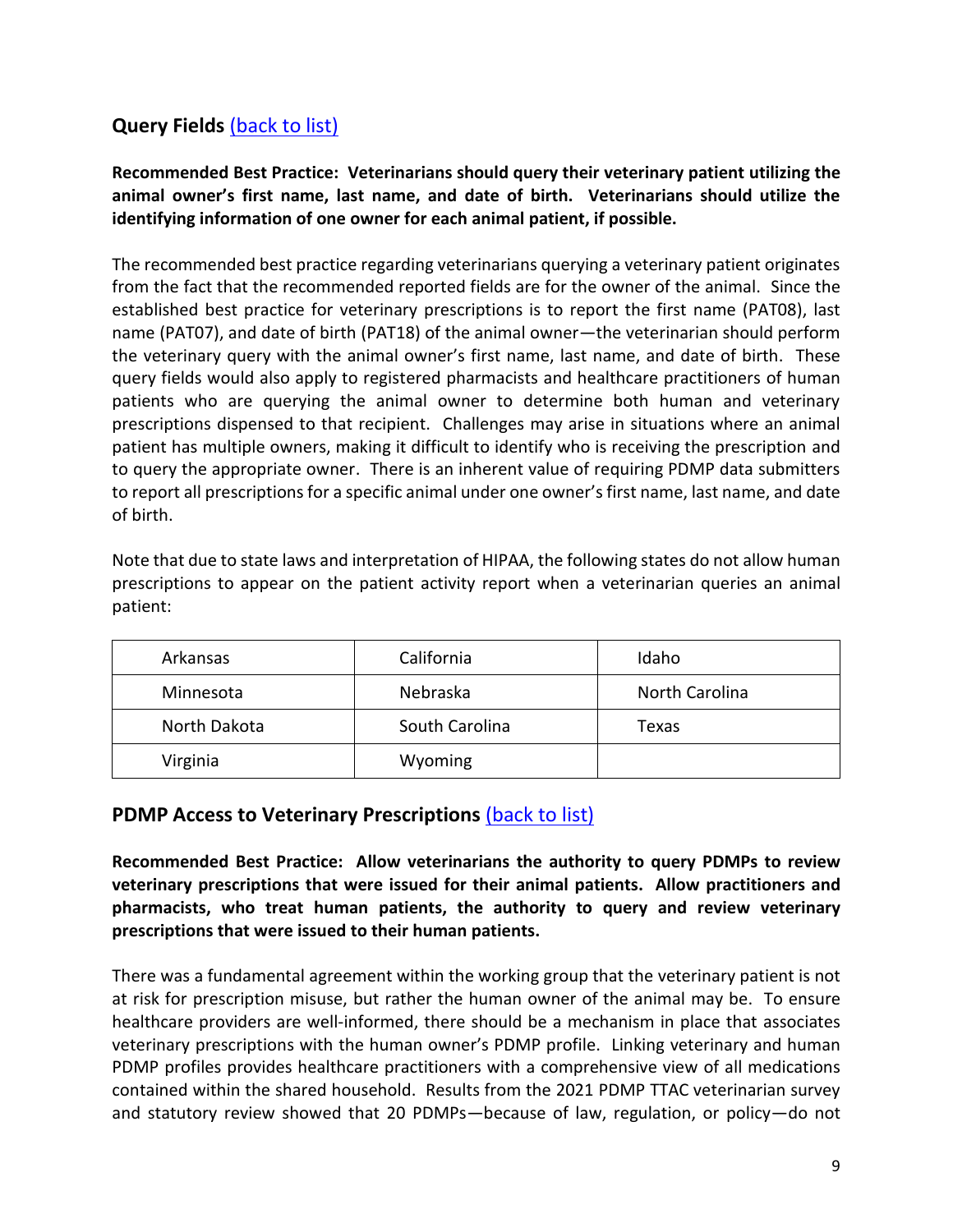permit veterinarians to query their PDMPs. Eight PDMPs require veterinarians to query the PDMP, and 22 allow veterinarians to query the PDMP. These states do not explicitly show the PDMP information a veterinarian can view. There are three states (Colorado, Indiana, and New Hampshire) that have statutes permitting practitioners, including veterinarians, to access the PDMP records for a human patient as both a patient and an animal owner. Most states allow practitioners (excluding veterinarians) to access PDMP records for a human patient as both a patient and an animal owner. This diverse set of practices produces challenges to interstate data sharing, since it results in some states allowing access while others do not. As states adopt this recommended best practice, these challenges with interstate data exchange should lessen.

#### <span id="page-10-0"></span>**Identification of Veterinary Prescriptions on PDMP Reports** [\(back to list\)](#page-4-0)

#### **Recommended Best Practice: PDMPsshould develop a method to identify prescriptions issued by veterinarians on the PDMP report (e.g., animal icon).**

As mentioned above, most states allow practitioners (excluding veterinarians) to access PDMP records for a human patient as both a patient and an animal owner. The patient report, from over half of the PDMPs, includes a delineator or paw print icon to identify prescriptions issued by veterinarians. It is important to note that some states have enacted laws offering HIPAA-like protection to animal medical records prohibiting disclosure without the owner's consent. The American Veterinary Medical [Association](https://www.avma.org/advocacy/state-local-issues/confidentiality-veterinary-patient-records) (AVMA) has a compilation of statutory and regulatory provisions regarding the confidentiality of veterinary patient records.

#### <span id="page-10-1"></span>**Veterinary Prescriptions and Unsolicited Reporting** [\(back to list\)](#page-4-0)

#### **Recommended Best Practice: Each state PDMP should determine how the incorporation of veterinary prescriptions in the patient PDMP report shall impact their unsolicited reporting.**

The working group did not reach a consensus regarding unsolicited reporting of veterinary prescriptions. Many state PDMPs provide clinical alerts and other risk indicators as unsolicited reports to notify data requesters that their patient may be at an increased risk for overdose or a significant adverse event once the patient meets or exceeds an established threshold. Given that the animal patient's owner is identified rather than the animal, unsolicited reporting regarding common clinical alert thresholds may falsely alert healthcare practitioners to risks that do not exist and could negatively affect the care and treatment of the animal owner.

<span id="page-10-2"></span>Note: *There is inherent value of requiring veterinarian establishments that report their dispensation data to a PDMP to report all prescriptions for a specific animal under one owner's first name, last name, and date of birth.*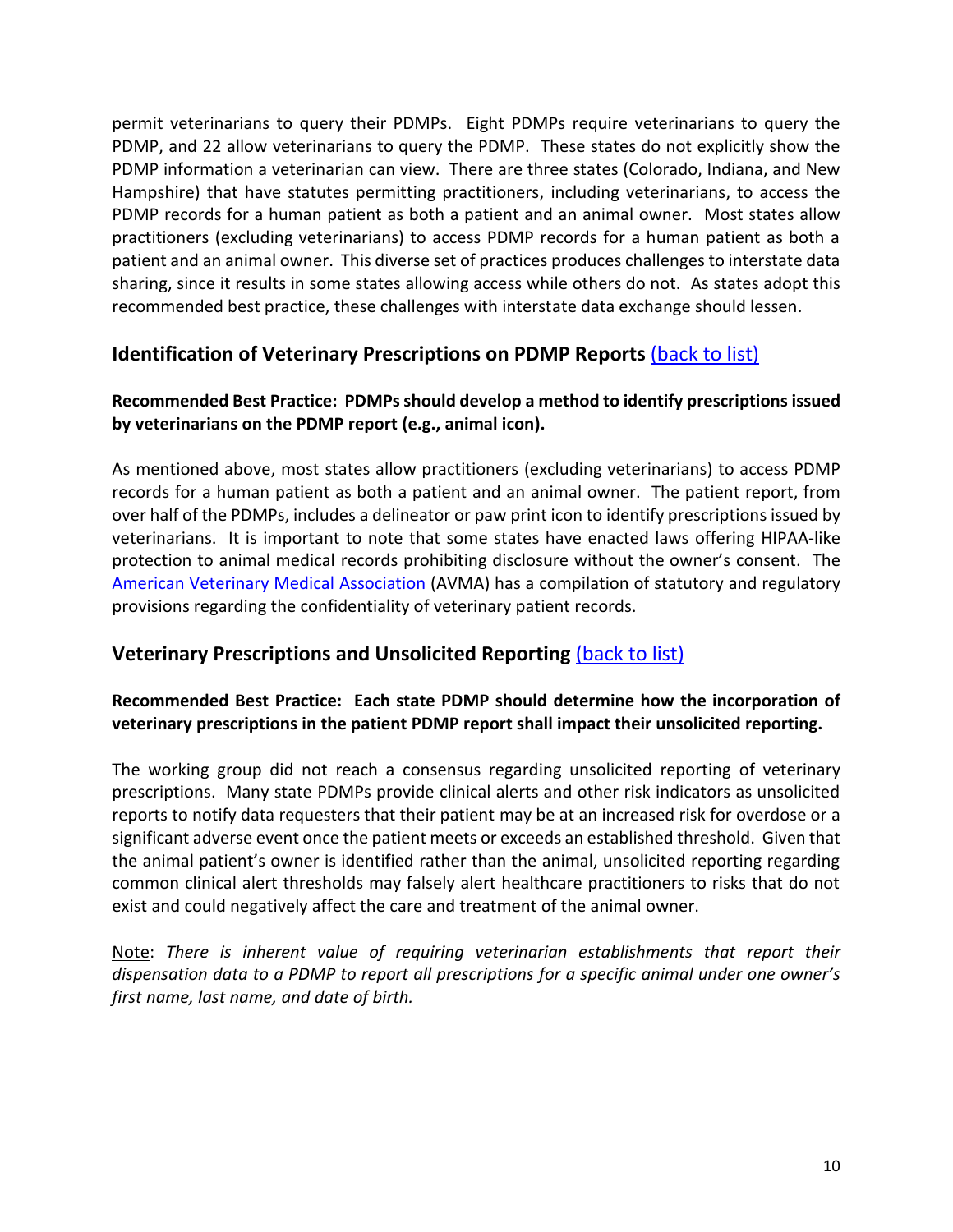#### **Veterinary Prescriptions and Solicited Automated Analytics, including Morphine Milligram Equivalent (MME) Calculations, Risk Score Calculations, and Solicited Clinical Alert Thresholds** [\(back to list\)](#page-4-0)

#### **Recommended Best Practice: PDMP vendors should exclude veterinary prescriptions from solicited automated analytics by default and allow individual users to incorporate veterinary data based on the clinical judgement of the PDMP user.**

Given that reporting standards require the first name, last name, and date of birth of the veterinary patient's owner, the recommended best practice is that PDMPs exclude veterinary prescriptions (dispensations with species code 02) from MME calculations, risk score calculations, and clinical alerts for the animal's owner. Clinical alerts commonly include multiple prescriber and dispenser thresholds, daily active MME thresholds, excessive opioid duration of treatment thresholds, and opioid and benzodiazepine combination thresholds. Inclusion of veterinary prescriptions in the owner's opioid-related PDMP analytics may create a negative bias to identify individuals (human patients) who have many pets or a pet with significant health issues. However, data requesters should be mindful of all veterinary prescriptions that are included in the animal owner's report and should consider all elements in the PDMP report to make a wellinformed prescribing and/or dispensing decision regarding the care and treatment of their patient.

#### <span id="page-11-0"></span>**Reporting Compliance Audits of Veterinary Records** [\(back to list\)](#page-4-0)

#### **Recommended Best Practice: Veterinary offices should be treated like other PDMP data uploaders and included in PDMP reporting compliance audits.**

In states that require veterinarians who dispense controlled substances to report that information to the PDMPs, it is problematic to ensure that these providers are complying with the reporting requirements. For other health-care providers, who dispense controlled substances (e.g., MDs, DOs, DDSs), PDMPs can obtain copies of the controlled-substance sales reports from manufacturers and distributors listing a provider's information and controlled substances sold to that provider; PDMPs should ensure that they include veterinary medications in those reports. With most veterinarians dispensing directly to their patients, it becomes important to ensure compliance for veterinarians to follow the same processes as for other dispensers. PDMPs should work with controlled-substance manufacturers and distributors to ensure that their reports include veterinarians and veterinary medications for PDMPs to review as part of their reporting compliance process.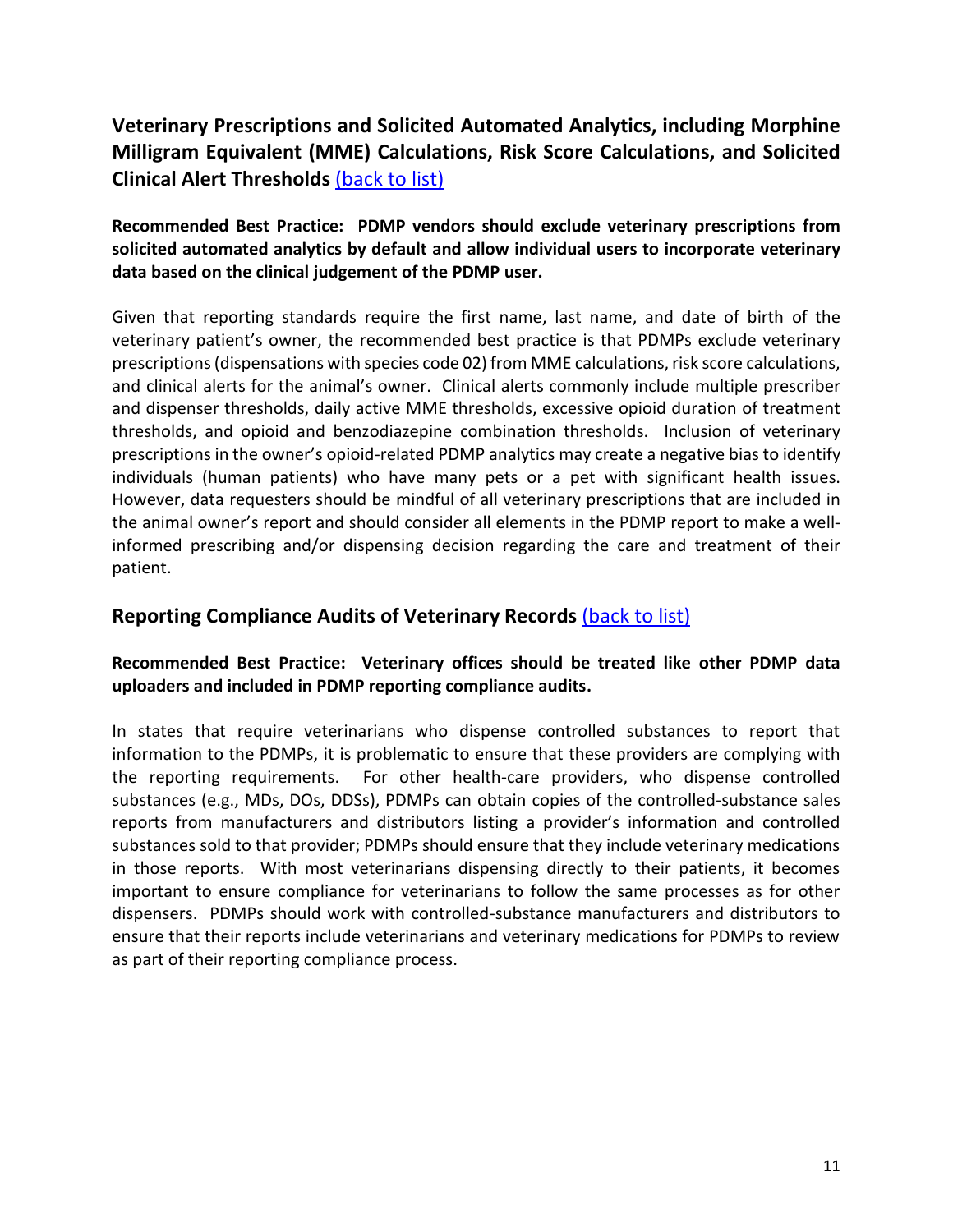#### <span id="page-12-0"></span>**Education of Veterinary Utilization of PDMPs and Inclusion of Veterinary Prescriptions in State PDMPs** [\(back to list\)](#page-4-0)

**Recommended Best Practices: PDMPs should collaborate with their respective State Board of Veterinary Medicine and professional associations in creating educational presentations and/or materials outlining veterinary best practices, requirements for veterinarians, and resourcesfor the reporting of veterinary dispensations. Furthermore, education for dispensing pharmacies should be made accessible to ensure that the reporting of veterinary prescriptions is consistent with the reporting standards provided for veterinarians and veterinary clinics.**

To minimize difficulties associated with the inclusion of veterinary prescriptions within the state PDMPs, the recommended best practice is to collaborate with their respective State Board of Veterinary Medicine and professional associations in creating educational presentations and/or materials outlining veterinary best practices, requirements for veterinarians, and resources for the reporting of veterinary dispensations.

The working group recommends the ongoing education of dispensing pharmacies. The purpose of this is to ensure that reporting of veterinary prescriptions is consistent with reporting standards provided for veterinarians and veterinary clinics. This is important because the reporting entity is not identified as a pharmacy or a veterinary establishment in the patient history report but simply as a dispenser.

For dispensing pharmacies, it is critical for pharmacy systems to differentiate veterinary prescriptions associated with an owner and the human's personal prescriptions. One potential complication is for the veterinary prescription to be filled erroneously as the human's prescription or the human's prescription being processed as if the animal is the recipient. The working group strongly recommends that dispensers clearly differentiate veterinary prescriptions from the human's prescriptions to minimize data entry errors.